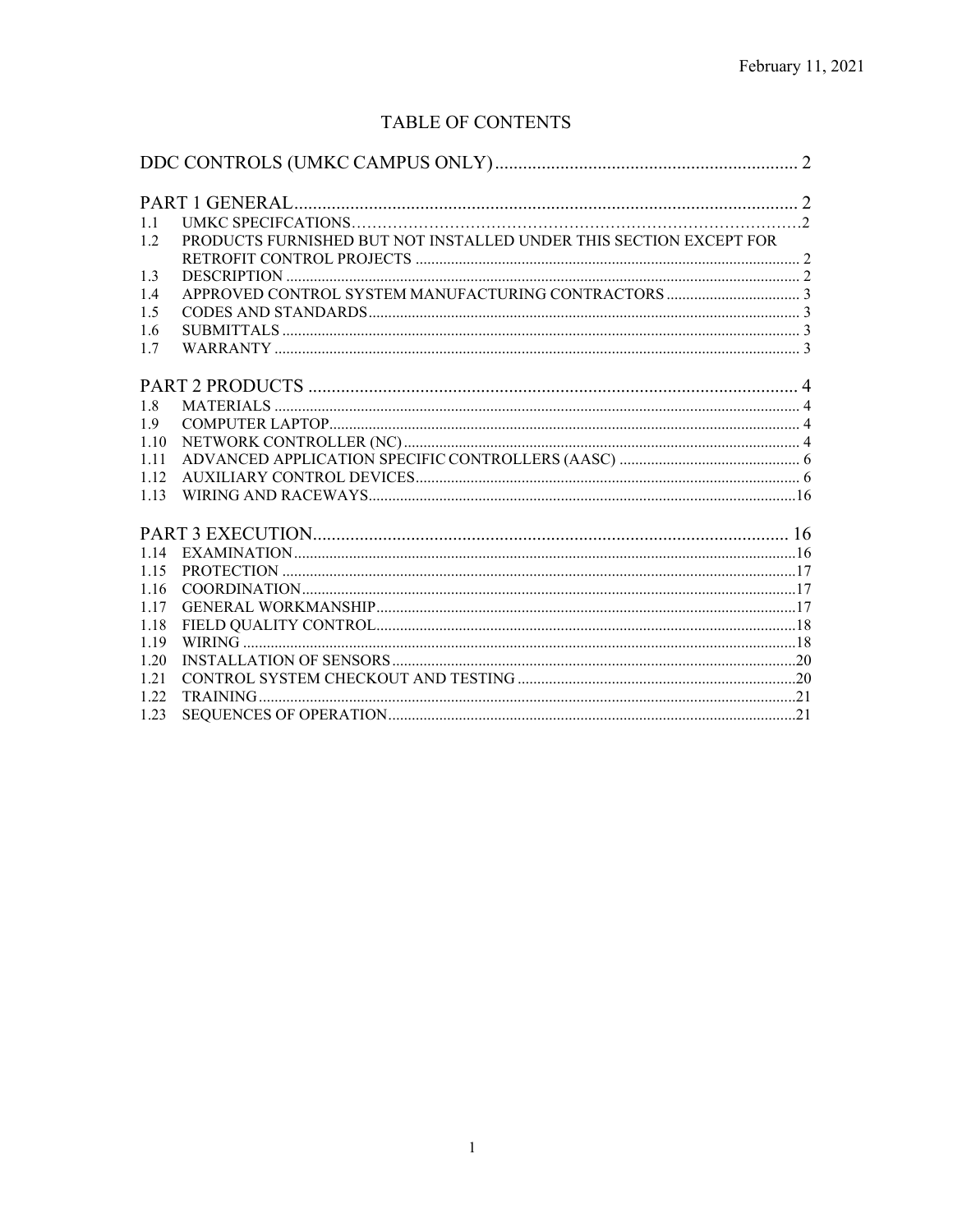# SECTION 230900

# DDC CONTROLS (UMKC)

## PART 1 GENERAL

1.1 Whenever there is a difference between this document and UM specifications defer to this document when working on the UMKC Campus. If not addressed here then refer to UM Design Guidelines.

# 1.2 PRODUCTS FURNISHED BUT NOT INSTALLED UNDER THISSECTION EXCEPT FOR RETROFIT CONTROL PROJECTS.

- A. Hydronic Piping:
	- 1. Control valves
	- 2. Flow switches
	- 3. Pressure and temperature sensor wells and sockets
	- 4. Flow meters and switches
- B. Ductwork Accessories:
	- 1. Automatic dampers
	- 2. Airflow stations
	- 3. Terminal unit controls

# 1.3 DESCRIPTION

- **A.** Furnish all labor, materials, equipment, and service necessary for a complete and operating temperature control system, utilizing a highspeed, peer-to-peer network of Direct Digital Controls (DDC). The new controls shall tie into the existing Honeywell EBI Campus Building Automation system. Provide all control system hardware including, routers, repeaters, and electronic interfaces and actuation devices, as shown on the drawings and as described herein. Graphics for new work is to be added to the campus operator workstations. **NOTE: Unless otherwise directed, UMKC will contractseparately with an electrical contractor for controls installation and wiring.**
- B. Provide monitoring and control of chillers, boilers, packaged mechanical equipment, variable frequency drives, fuel oil systems, low voltage lighting systems, electrical circuit breaker panels, utility metering, as shown on drawings, and described herein. All utilities (chilled water, heating hot water, natural gas, electric service to the facility and make-up water for irrigation, cooling towers and steam boilers) will be sub-metered, connected to and read from Honeywell EBI Campus Building Automation system.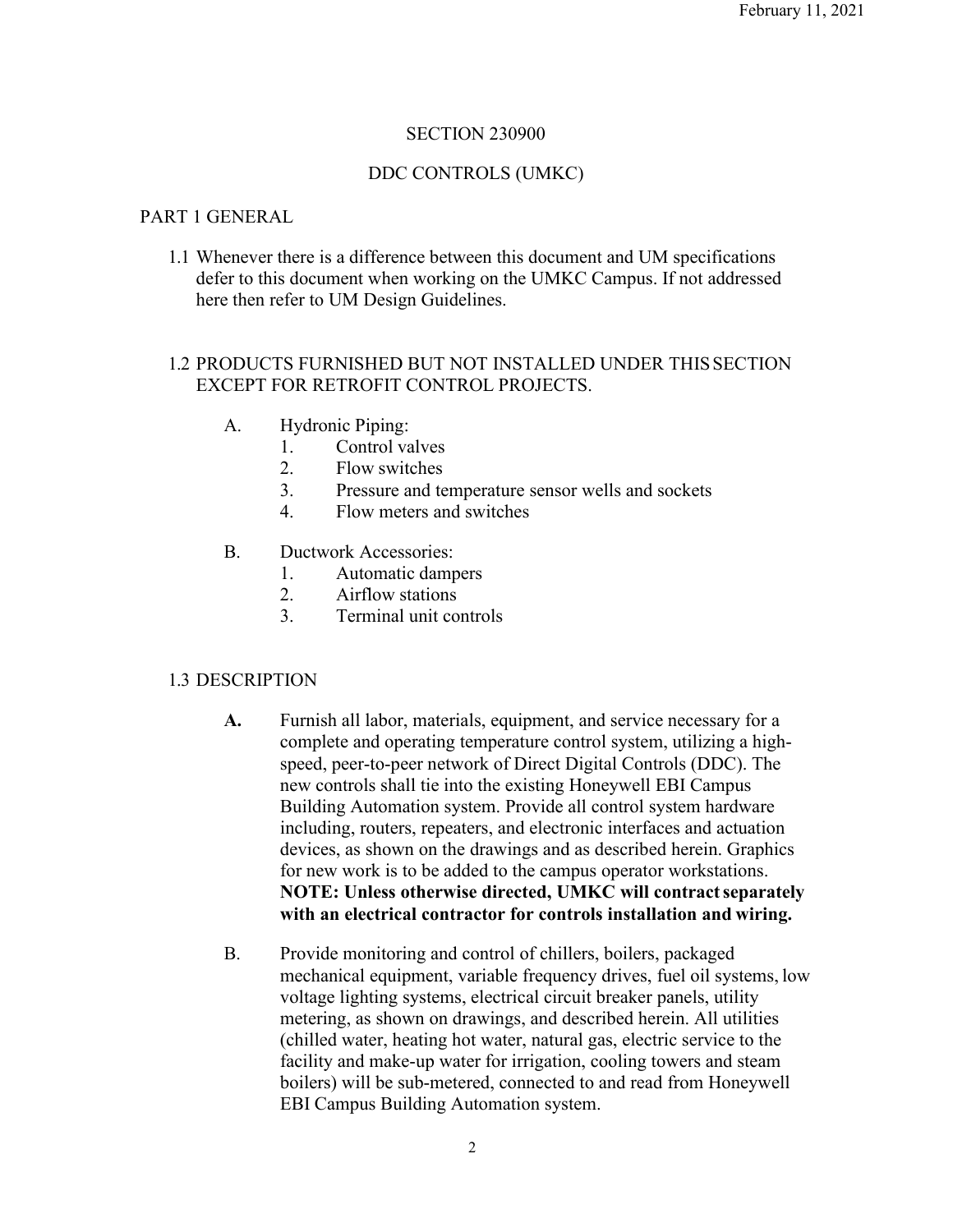C. The DDC Controls scope of work may be bid directly to the owner. Any conflict between the drawings and the controls specifications will be brought to UMKC for final approval. DDC Controls & Mechanical contractors shall coordinate their scopes of work prior to bid date to assure a functional system will be delivered per the plans and specifications.

# 1.4 APPROVED CONTROL SYSTEM MANUFACTURING CONTRACTORS

A. Coordinate all controls. Electrical, HVAC & mechanical systems with the UMKC Project Manager. Controls shall be Honeywell or other if approved by UMKC.

# 1.5 CODES AND STANDARDS

A. All work, materials, and equipment shall comply with the adopted codes of the University of Missouri listed on the drawings. Such codes, when more restrictive, shall take precedence over these drawings and specifications.

# 1.6 SUBMITTALS

- A. Product data and shop drawings: Contractor shall provide shop drawings or other submittals on all hardware, software, and installation to be provided. [6] Copies are required. All drawings shall be prepared with AutoCAD and be provided via a digital means and a full-size 11" x 17"set of drawings. Each submitted piece of literature and drawings shall clearly reference the specification and drawing that the submittal is to cover.
	- 1. Project record documents: Upon completion of installation, submit [3] full size copies of record as-built documents, and a digital file in native format. Documents shall be submitted for approval prior to final completion.
- B. Training manuals: If training is required, contractor shall provide a course outline and training manuals for all training classes at leastsix weeks prior to the first class. Training manual is to be specific to the project with drawings, diagrams and product data.

### 1.7 WARRANTY

- A. Warrant all work as follows:
	- 1. Labor and materials for the control system specified shall be warranted free from defects for a period of 12 months after final completion and acceptance. Control system failures during the warranty period shall be adjusted, repaired, or replaced at no additional cost or reduction in service to the Owner. The contractor shall respond to the Owner's request for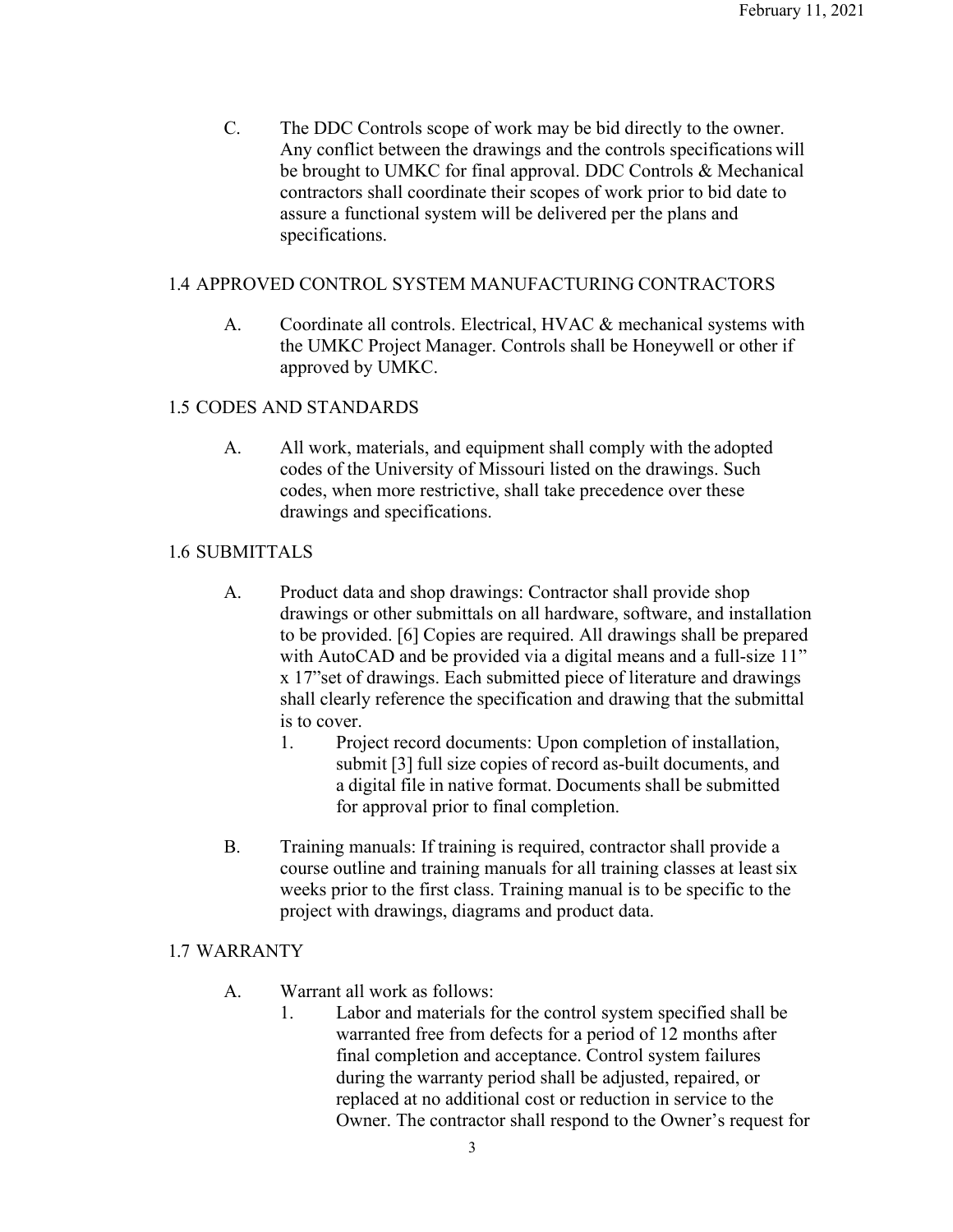warranty service within 24 hours during normal business hours.

2. All work shall have a single warranty date, even when the Owner has received beneficial use due to an early system startup. At the end of the final start-up, testing, and commissioning phase, if equipment and systems are operating satisfactorily to the Engineer, the Engineer shall sign certificates certifying that the control system's operation has been tested and accepted in accordance with the terms of this Specification. The date of acceptance shall be the start of warranty.

### PART 2 PRODUCTS

#### 1.8 MATERIALS

A. All products used in this project installation shall be new and currently under manufacture.

### 1.9 COMPUTER LAPTOP

- A. UMKC may request a laptop for each project. Honeywell to populate required software to assist with the installation, commissioning and testing of the controls system. Laptop and software will become property of UMKC Campus Facilities Management at the completion of the project.
- B. If a workstation/point server is required for the scope of the project, UMKC will furnish workstation/point server hardware for the project. Honeywell to populate required software to assist with the installation, commissioning and testing of the controls system. Workstation/point server and software will become property of UMKC Campus Facilities Management at the completion of the project.

### 1.10 NETWORK CONTROLLER (NC)

- A. The Network Controller (NC) shall be a Native BACnet® controller. NC shall be BTL (BACnet® Testing Lab) certified. It shall be capable of executing application control programs to provide:
	- 1. Calendar functions
	- 2. Scheduling
	- 3. Trending and Trending Backfill
	- 4. Alarm monitoring and routing
	- 5. Time synchronization
	- 6. Integration of BACnet® devices and BACnet® controller data
	- 7. Integration of MODBUS devices and serial MODBUS RTU controller data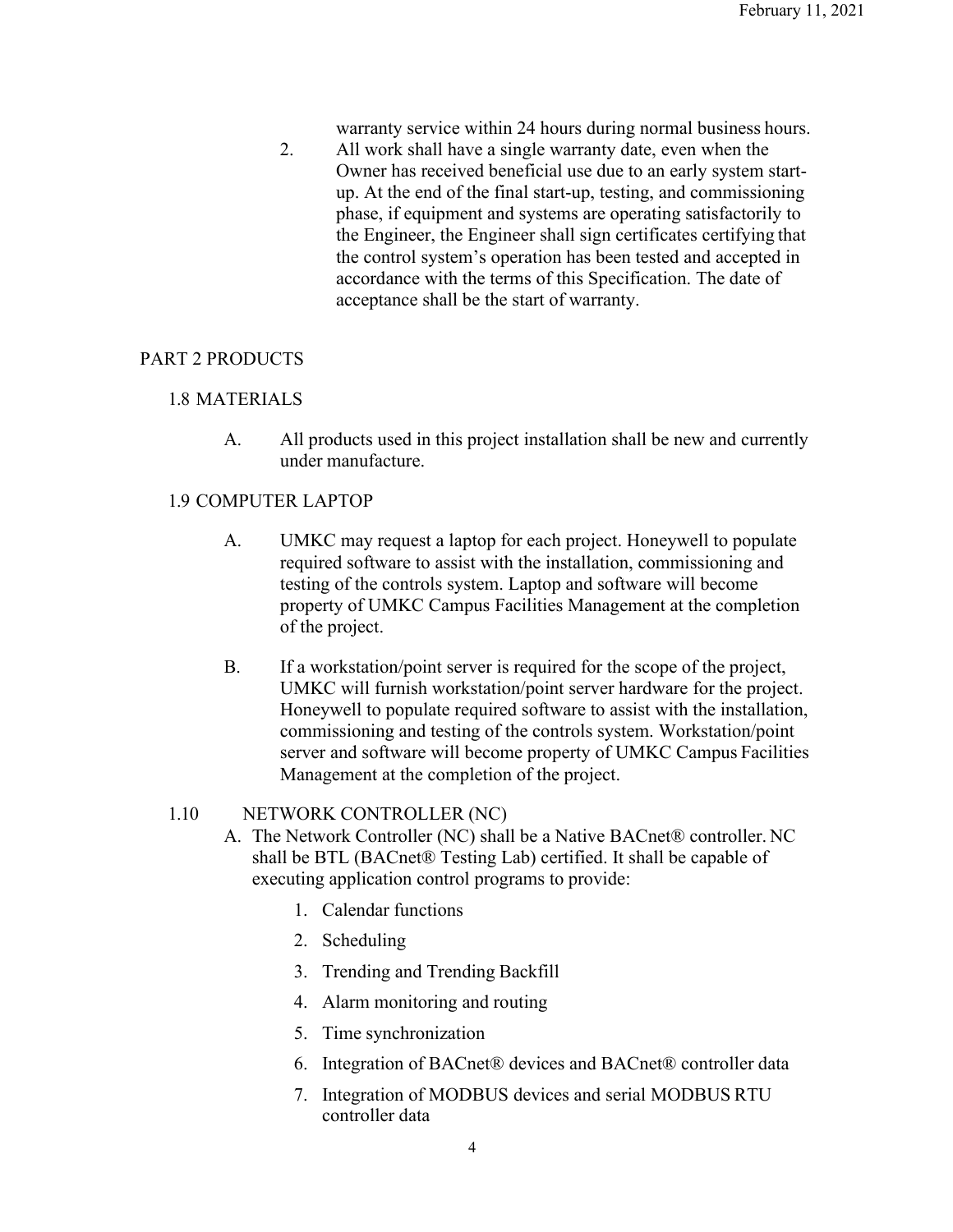- B. The Network Controller must provide the following hardware features as a minimum:
	- 1. One Ethernet Port -10 / 100 Mbps RJ45
	- 2. Three independent BACnet® MS/TP Channels.
	- 3. Battery Backup using Gold Capacitor to avoid low battery alarms and subsequent replacement during service life of the controller.
	- 4. Flash memory for long term data backup (If battery backup or flash memory is not supplied, the controller must contain a hard disk with at least 1 gigabyte storage capacity)
	- 5. A Reset Button
	- 6. The NC must be capable of operation over a temperature range of 0 to  $50^{\circ}$ C
	- 7. The NC must be capable of withstanding storage temperatures of between 5 and 70°C
	- 8. The NC must be capable of operation over a humidity range of 5 to 93% RH, non-condensing
	- 9. Shall include expansion for Input/Output
	- 10. Field Bus for remote I/O
- C. Event Alarm Notification and actions
	- 1. The NC shall provide alarm recognition, storage routing, management, and analysis to supplement distributed capabilities of equipment or application specific controllers.
	- 2. Alarm generation shall be selectable for annunciation type and acknowledgement requirements including but limited to:
		- a. To alarm
		- b. Return to normal
		- c. To fault
	- 3. Provide for the creation of an unlimited number of alarm classes for the purpose of routing types and or classes of alarms based on priority.
	- 4. Provide timed (schedule) routing of alarms by class, object, group, or priority.
	- 5. Provide alarm generation from binary object "runtime" and /or event counts for equipment maintenance. The user shall be able to reset runtime or event count values with appropriate password control.
- D. Control equipment and network failures shall be treated as alarms and be annunciated.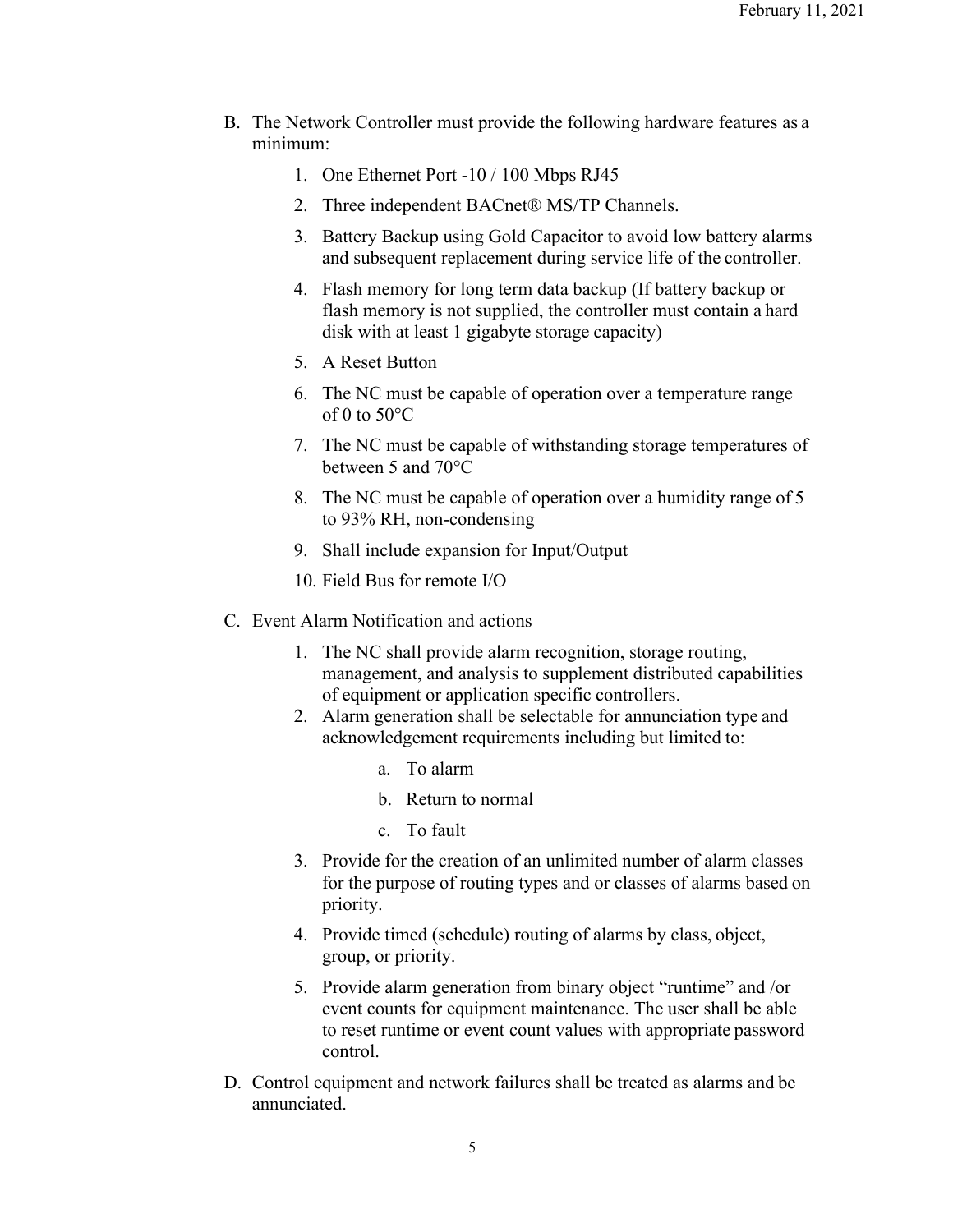- E. A log of alarms shall be maintained by the NC
- F. Provide a "query" feature to allow review of specific alarms by user defined parameters.
- G. A separate log for system alerts (controller failures, network failures, etc.) shall be provided and available for review by the user.
- H. An Error Log to record invalid property changes or commands shall be provided and available for review by the user.

### 1.11 ADVANCED APPLICATION SPECIFIC CONTROLLERS (AASC)

- 1. All Advanced Application Controllers shall be fully programmable and shall at all times maintain their BACnet® compliance. All control sequences within or programmed into the B-AAC shall be stored in non-volatile memory, which is not dependent upon the presence of a battery, to be retained.
- 2. Stand-alone, Native BACnet®, UL Listed Application Controllers shall be used to provide direct digital control of HVAC equipment. In addition to their standalone capabilities, they shall also provide the ability networked in a peer-to-peer, BACnet® MS/TP field network to other MS/TP controllers, and VAV/SPC zone controllers. These controllers may be used to optimize the energy consumption by implementing various control strategies such as temperature setup/setback etc.
- 3. Standard features for all Advanced Application Controllers shall include:
- a. Should support BACnet® intrinsic alarm reporting
- b. Should support calendar objects for scheduling
- c. Flexibility to be used and connected to Network Controller to expand the I/O capacity of network controller
- d. BACnet® MS/TP LAN with configurable baud rate from 9600 to 76.8k baud.

#### 1.12 AUXILIARY CONTROL DEVICES

- A. Motorized Control Dampers (Unless Specified Elsewhere):
	- 1. Control dampers shall be parallel or opposed airfoil type blade as below or as scheduled on drawings.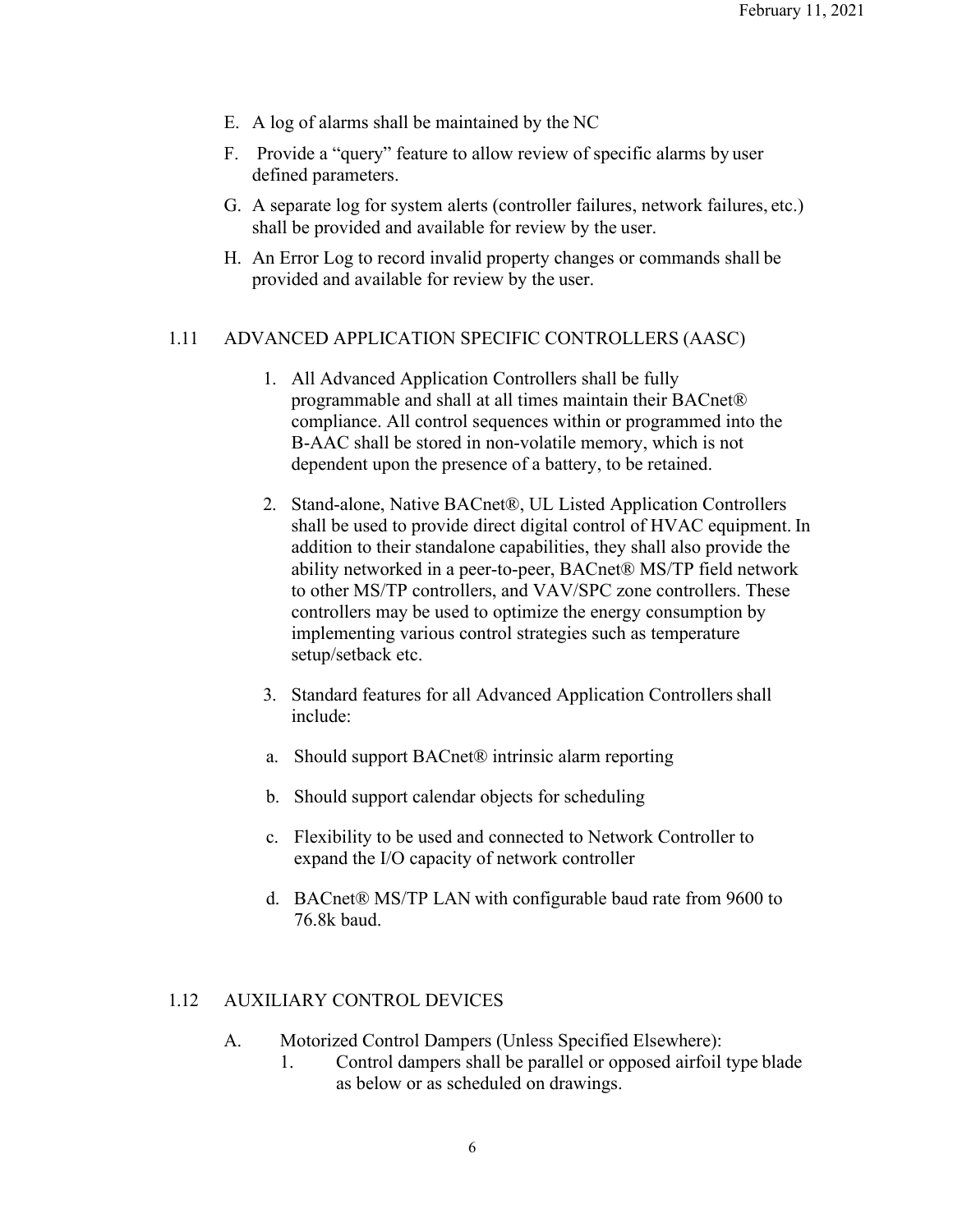- a. Outdoor, return air mixing dampers and face and bypass (F&BP) dampers shall be parallel blade, arranged to direct air-streams toward each other.
- b. Other modulating dampers shall be opposed blade type.
- c. Two-position shutoff dampers may be parallel or opposed blade type with blade and side seals.
- 2. Damper frames shall be [16] gauge galvanized steel channel or 1/8" extruded aluminum with reinforced corner bracing.
- 3. Damper blades shall not exceed 8" in width or 48" in length. Blades are to be suitable for medium-velocity performance  $(2,000 - 3,000$  fpm). Blades shall be not less than 16 gauge.
- 4. Damper shaft bearings shall be as recommended by manufacturer for application, synthetic, impregnated sintered bronze or stainless steel.
- 5. All blade edges and top and bottom of the frame shall be provided with vinyl or neoprene seals. Side seals shall be spring-loaded aluminum. The blade seals shall provide for a maximum leakage rate of 8 cfm per sq. ft. at 4" w.c. differential pressure. Provide airfoil blades suitable for a wideopen face velocity of 1,500 fpm.
- 6. Individual damper sections shall not be larger than 48" x 48". Provide a minimum of one damper actuator per section.
- 7. Modulating dampers shall provide a linear flow characteristic where possible.
- 8. Dampers shall have capability for internal and external linkages. Dampers over 48" in applications where sectioning is not applicable shall be supplied with a jackshaft to provide sufficient force throughout the intended operating range.
- 9. Dampers shall be AMCA Certified Performance in accordance with AMCA Standard 511.
- 10. Acceptable: Honeywell D1 Series or approved equal.
- B. Electric damper and valve actuators:
	- 1. The actuator shall have mechanical or electronic stall protection to prevent damage to the actuator through the rotation of the actuator.
	- 2. Where shown, for power-failure and safety applications, an internal mechanical spring-return mechanism shall be built into the actuator housing.
	- 3. All rotary spring-return actuators shall be capable of clockwise or counter-clockwise spring-return operation. Linear actuators shall spring-return to the retracted position.
	- 4. Proportional actuators shall accept a 0 to 10 VDC control signal and provide a 2 to 10 VDC operating range.
	- 5. All 24 VAC/VDC actuators shall operate on Class 2 wiring.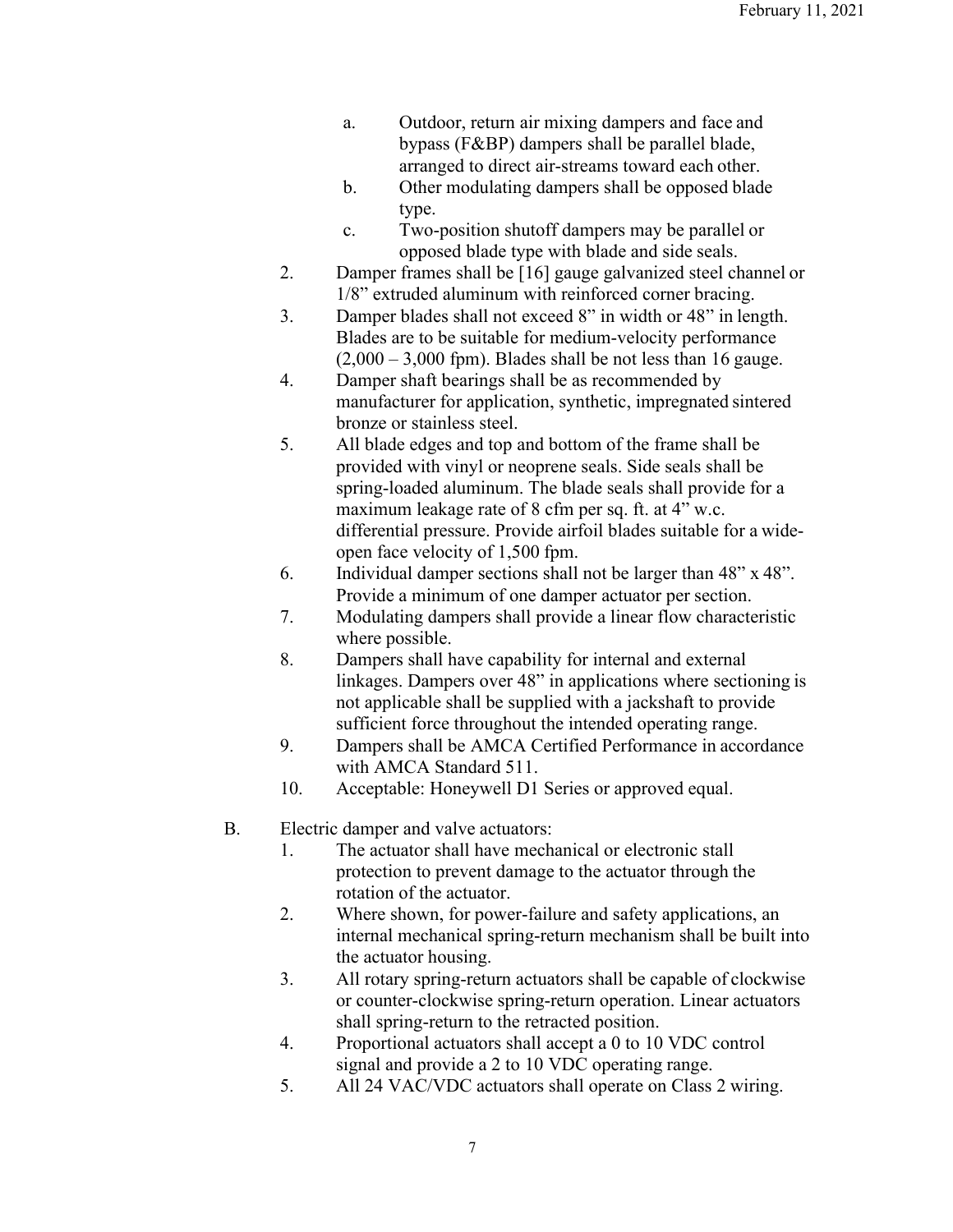- 6. All non-spring-return actuators shall have an external manual gear release to allow manual positioning of the damper when the actuator is not powered. Spring-return actuators with more than 60 in-lb torque capacity shall have a manual crank for this purpose.
- 7. All modulating actuators shall have an external, built-in switch to allow the reversing of rotation direction.
- 8. Actuators shall be provided with a raceway fitting and a minimum 1 ft electrical cable and shall be pre-wired to eliminate the necessity of opening the actuator housing to make electrical connections.
- 9. Actuators shall be UL Standard 873 Listed as meeting correct safety requirements and recognized industry standards.
- 10. Actuator housings shall be NEMA 2 and plenum rated.
- 11. Actuators shall be designed for a minimum of 60,000 fullstroke cycles at the actuator's rated torque and 1.5 million repositions.
- 12. Acceptable manufacturer: Honeywell MS / MN series or approved equal.
- C. Control Valves:
	- 1. Control valves shall be two-way or three-way type for twoposition or modulating service as shown.
	- 2. Close-off (differential) pressure rating: Valve actuator and trim shall be furnished to provide the following minimum close-off pressure ratings:
		- a. Water valves:
			- 1) Two-way: 150 percent of total system (pump) head.
			- 2) Three-way: 300 percent of pressure differential between ports A and B at design flow or 100 percent of total system (pump) head.
		- b. Steam valves: 150 percent of operating (inlet) pressure.

Acceptable manufacturer: Flow Control Industries or approved equal.

- 3. Water Valves:
	- a. Standard design shall be **Ball valves for water application & Globe Valves for steam application.**  Valves shall include body and trim style and materials per manufacturer's recommendations for design conditions and service shown, with equal percentage ports for modulating service. Control valves shall be Pressure Independent.
	- b. Sizing criteria: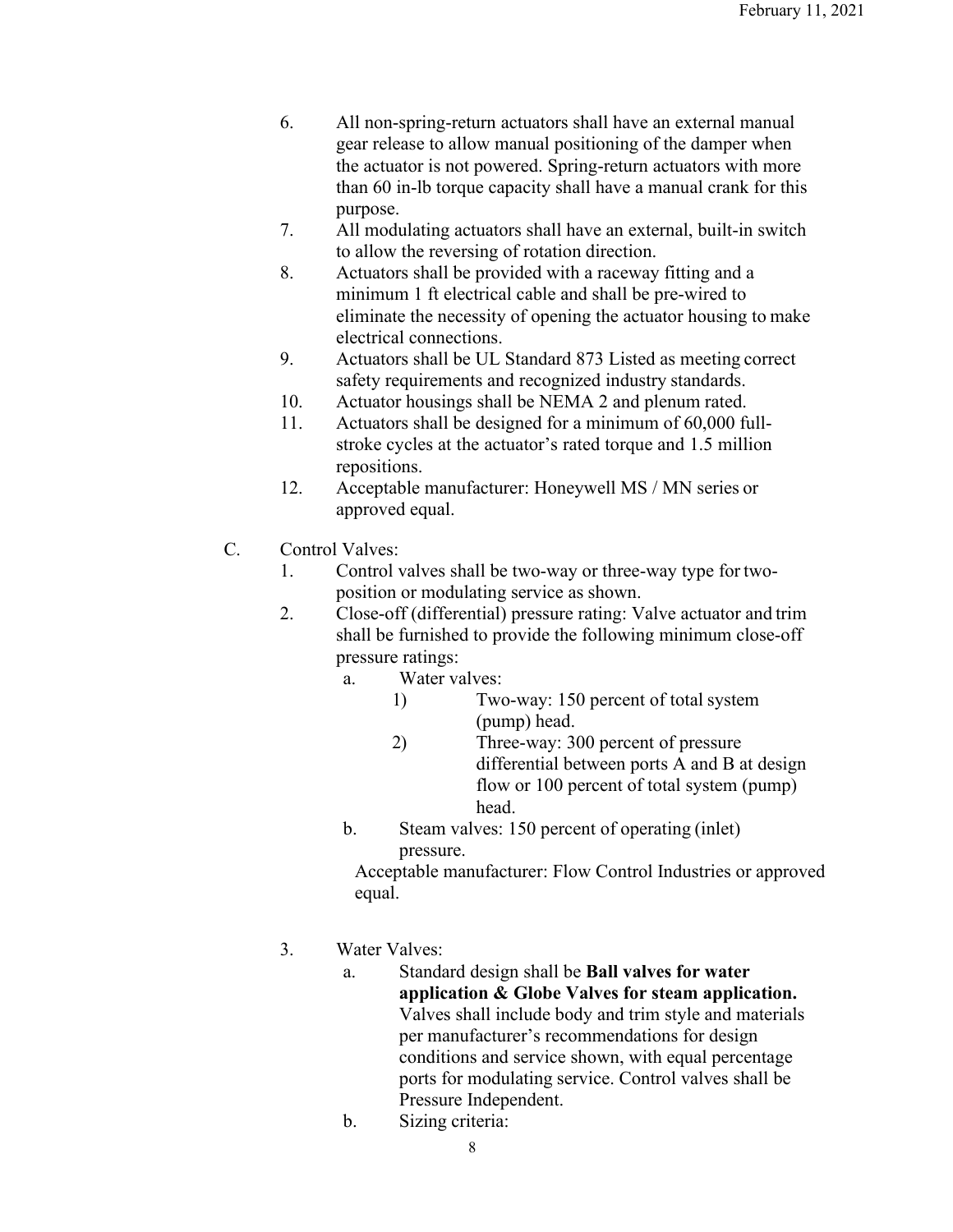- 1) Two-position service: Line size, unless otherwise shown.
- 2) Two-way modulating service: Pressure drop shall be a maximum of 5 psi.
- 3) Three-way modulating service: Pressure drop shall be a maximum of 5 psi.
- 4) Valves 1/2" through 2" shall be bronze body or cast brass ANSI Class 250, O-ring seal, EPDM packing, quick opening for twoposition service. Two-way valves to have replaceable composition disc, or stainless steel ball.
- 5) 2 1/2" valves and larger shall be cast iron ANSI Class 125 with guided plug and EDPM O-ring or Teflon packing, unless otherwise shown.
- c. Water valves shall fail normally open or closed as follows:
	- 1) Hot water heating valves in air handlers normally open.
	- 2) Chilled water control valves—normally closed (typical). Certain applications may require fail-in-place.
	- 3) Large butterfly valves fail-in-place, unless specified otherwise.
	- 4) Terminal unit valves fail-in-place unless specified otherwise.
	- 5) Other applications—as scheduled or as required by sequences of operation.
- d. Acceptable manufacturer: Flow Control Industries or approved equal.
- 4. 2-Way AHU Chilled, VAV and Hot Water Control Valves:
	- a. All valves shall be modulating pressure independent and be provided by the same manufacturer. The flow through the valve shall not vary more than +/- 5% due to system pressure fluctuations across the valve in the selected operating range. The control valve shall accurately control the flow from 1 to 100% full rated flow. The engineer may consider using high performance energy monitoring control valves as an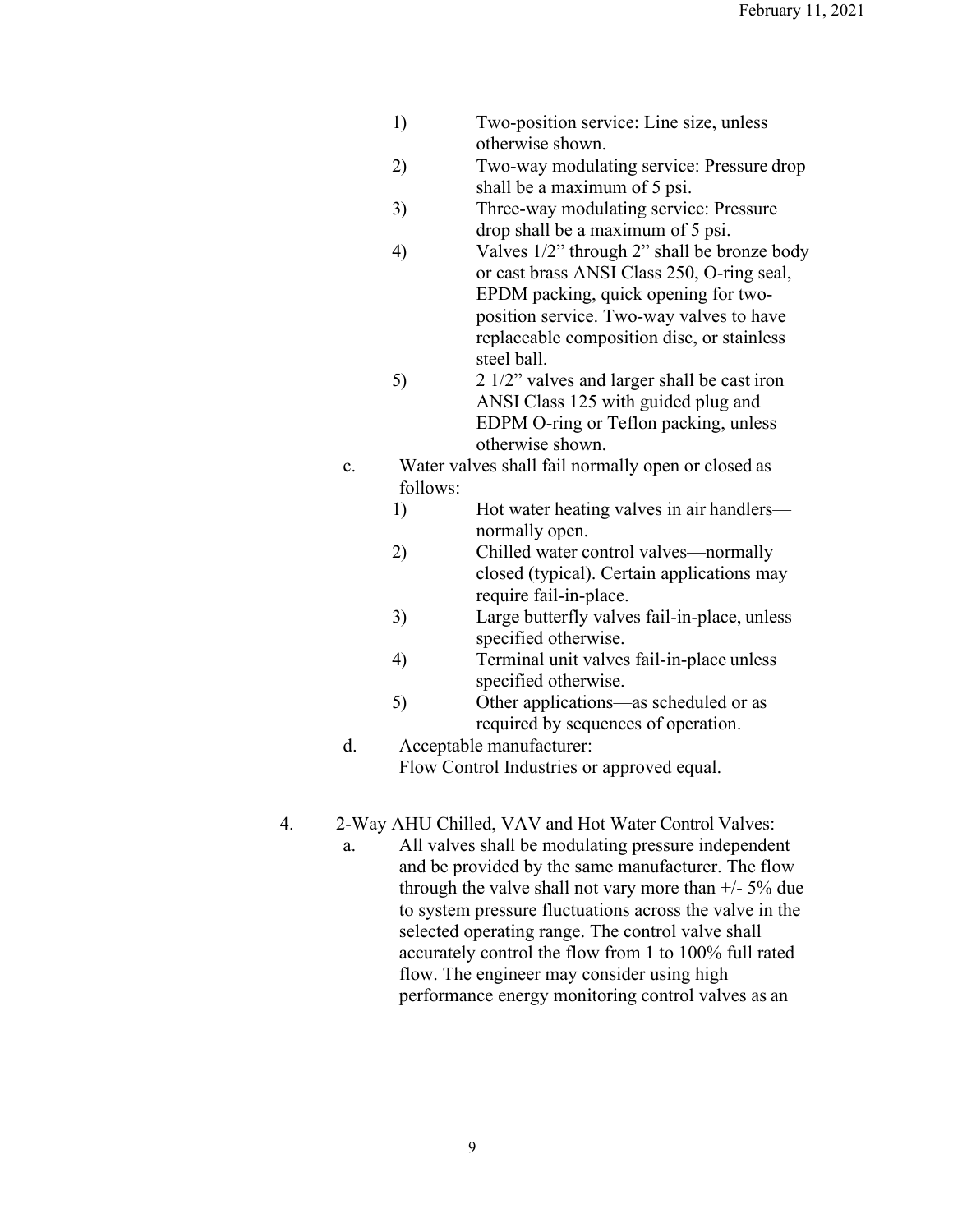option, but only if the coil is designed for higher Delta T's. Control valves installed on H/W or Chilled Water coils will be installed on the return side of the coil.

- b. Balancing valves shall not be used where pressure independent valves are installed. The control valve must have the ability to limit flow to the maximum design flow specific for each coil at all valve differential pressure ranges from 5 to 70 PSID. All coils will have isolation valves installed on both the supply and return side of coils so the coil or the control valve can be accessed for service without draining the building.
- c. Valve bodies 2" and smaller shall be brass. Valve bodies 8" and under shall be cast iron. All internal parts shall be brass, carbon steel, stainless steel, or Teflon. Internal plastic parts are not acceptable.
- d. Valves shall include a pressure ports an each side of the valve for testing purposes. The pressure taps shall have  $\frac{1}{2}$ " extensions for accessibility.
- e. Valve flow characteristics may be modified without removing valve from the piping system.
- f. Valve actuators shall modulate via a 2-10Vdc control signal and be sized to provide proper torque to assure proper close off.
- g. Valve Tag shall include the model number, AHU being served, design flow and maximum flow for that valve.
- g. Acceptable manufacturer: Flow Control Industries or approved equal.

# 5. Steam Valves:

- a. Body and trim materials shall be per manufacturer's recommendations for design conditions and service. Linear ports for modulating service.
- b. Sizing criteria:
	- 1) Two-position service: pressure drop 10 percent to 20 percent of inlet psig.
	- 2) Modulating service: 15 psig or less; pressure drop 80 percent of inlet psig.
	- 3) Modulating service: 16 to 50 psig; pressure drop 50 percent of inlet psig.
	- 4) Modulating service: over 50 psig; pressure drop as scheduled on plans.
- c. Steam valves on air handlers shall fail normally open. Steam valves on heat exchangers shall fail normally closed.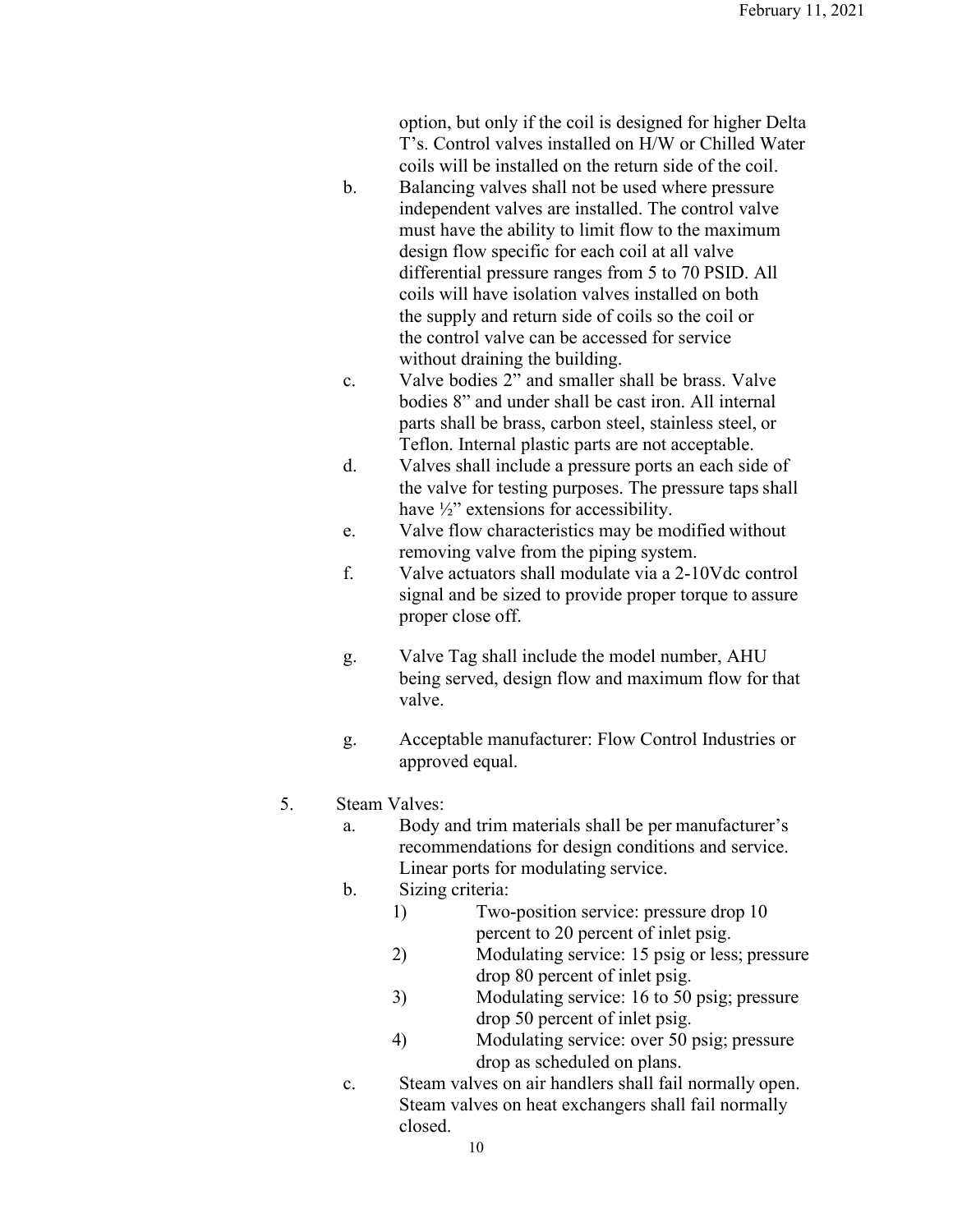d. Acceptable manufacturer: Honeywell V5011N, V5011A/B, V5051A, VGF2 series or approved equal.

#### 6. Central Plant Valves:

- a. Ball valves shall be utilized for chiller & boiler isolation & control for valves under 6" and Butterfly valves shall be utilized for valves 6" and larger.
- b. Bodies shall be 2-way or 3-way as required and shall be cast iron, equal percentage flow, with lugged connections.
- c. Valves shall be rated for 50% glycol and 250psi max pressure.
- d. 2"-4" Valves shall be spring return based on design requirements.
- e. 5"-20" Valves shall fail in place unless critical design requirement or sequence states otherwise.
- f. Valve operation shall be 2-position or modulating as required per sequence of operation. Actuator NEMA rating shall meet the requirements of intended use.
- g. Acceptable manufacturer: Honeywell VFF1, VFF2, VFF3 series or approved equal.

### D. Digital temperature devices:

1. Line-voltage space thermostat shall be bimetal-actuated, open contact or bellows-actuated, enclosed, snap-switch type, or equivalent solid-state type, with heat anticipator, UL listed for electrical rating, concealed set-point adjustment +35F to +95F set-point range, 2F maximum differential, and vented ABS plastic cover. Acceptable manufacturer: Honeywell T451/651 series.

### E. Temperature sensors:

- 1. Temperature sensors shall be resistance temperature detector (RTD) or thermistor, 20K ohm NTC type.
- 2. Duct sensors for critical control locations (ie. Mixed air, discharge air, coil air) shall be averaging sensors. Duct sensors for non-critical locations (ie. Return air) shall be rigid singlepoint. Averaging sensors shall be a minimum of 5 ft in length per 10 ft2 of duct cross section. Acceptable manufacturer:
	- a. Averaging Duct sensor: Honeywell C7041R
	- b. Single Point Duct sensor: Honeywell C7041C
- 3. Immersion sensors shall be provided with a separable stainless steel or copper well. Pressure rating of well shall be consistent with the system pressure in which it is to be installed. The well shall withstand flow velocities in the pipe. Temperature sensors shall be resistance temperature detector (RTD) or thermistor 20K ohm NTC type.

Acceptable manufacturer: Honeywell or approved equal.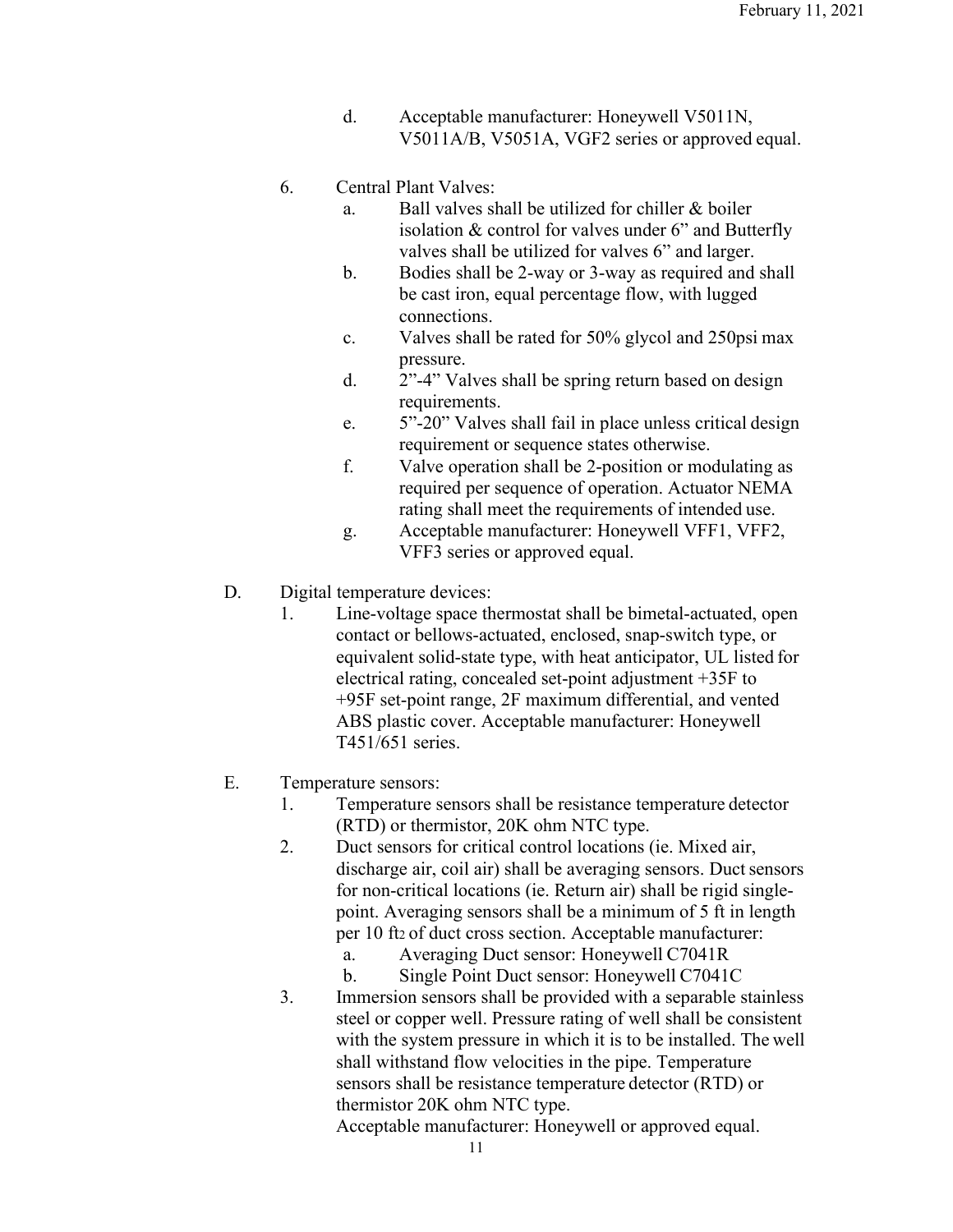- 4. Space sensors for unitary controllers shall be equipped with set point adjustment. Acceptable manufacturer: Honeywell TR20/TR40 series.
- F. Low limit temperature sensors:
	- 1. The low limit sensor shall have an adjustable temperature range of 20-140F containing a window showing actual set-point.
	- 2. A 20' capillary sensing element shall respond to the lowest temperature sensed in a given 1' section.
	- 3. Upon activation, the (2) auxiliary switches shall trip. The sensor will require a manual reset.
	- 4. Sensors shall be installed before the hot water coil, just before the chilled water coil. Sensor shall be installed away from each coil and in a way that provides the best sampling of mixed air and areas stratification. Recommended coverage is (1) 20' sensor per 20 ft<sup>2</sup> of chilled water coil.
	- 5. Acceptable manufacturer: Honeywell L482A or approved equal.
- G. Humidity sensors:
	- 1. Duct and room sensors shall have a sensing range of 20 percent to 95 percent.
	- 2. Duct sensors shall be provided with a sampling chamber.
	- 3. Outdoor air humidity sensors shall have a sensing range of 20 percent to 95 percent RH. They shall be suitable for ambient conditions of -10F to +140F.
	- 4. Humidity sensor accuracy shall be +/- 3%.
	- 5. Humidity sensor's drift shall not exceed 1 percent of fullscale per year.
	- 6. Humidity sensor shall have selectable 4-20ma, 0-10 Vdc or 0-5 Vdc output.
	- 7. Acceptable manufacturer:
		- a. Space Sensor: Honeywell H7625A series.
		- b. Duct Sensor: Honeywell H7625B series.
		- c. Outside Air Sensor: Honeywell H7635C series.
- H. Relays:
	- 1. Control relays shall be UL Listed of the self-contained type. Contact rating, configuration, and coil voltage suitable for application.
	- 2. Time delay relays shall be UL Listed solid-state plug-in type with adjustable time delay. Delay shall be adjustable 200% (minimum) from set point shown on plans. Contact rating, configuration, and coil voltage suitable for application. Provide NEMA 1 enclosure when not installed in local control panel.
	- 3. Acceptable manufacturer: Veris V100 or approved equal.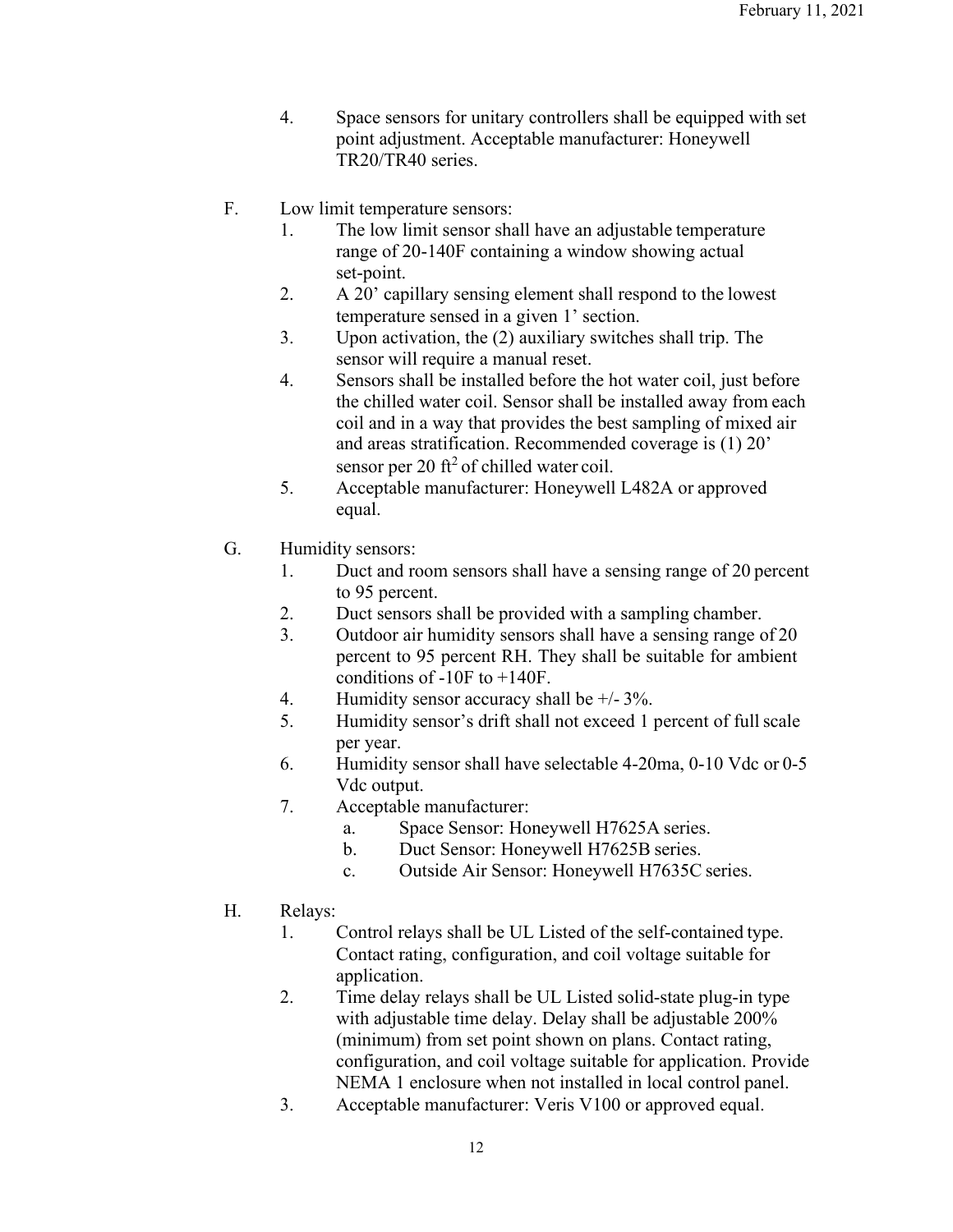- I. Current switches:
	- 1. Current-operated switches shall be self-powered, solid-state with adjustable trip current. The switches shall be selected to match the current of the application and output requirements of the DDC system.
	- 2. Current switch shall be split core  $\&$  rated for usage with Variable Frequency Drives (VFD's).
	- 3. Acceptable manufacturer: Veris H900 series or approved equal.
- J. Pressure transducers:
	- 1. Transducers shall have linear output signal. Zero and span shall be field-adjustable.
	- 2. Transducer sensing elements shall withstand continuous operating conditions of positive or negative pressure 50 percent greater than calibrated span without damage.
	- 3. Water pressure transducer shall have stainless steel diaphragm construction, proof pressure of 150 psi minimum. Transducers shall be complete with 4 to 20 mA output, required mounting brackets. Acceptable manufacturer: Honeywell MLH series.
	- 4. Water differential pressure transducer shall have stainless steel diaphragm construction, proof pressure of 150 psi minimum. Over-range limit (differential pressure) and maximum static pressure shall be 300 psi. Transducer shall be complete with 4 to 20 mA output, required mounting brackets, and five-valve manifold. Acceptable manufacture: Honeywell PWT series or approved equal.
	- 5. Air differential pressure transducers shall be duct mounted for monitoring duct pressure, and panel mounted for all other applications. Transducers shall be complete with 0-10Vdc or 4 to 20 mA output and switch selectable pressure ranges. Accuracy shall be +/-1%. Acceptable manufacturer: Honeywell P7640 series or approved equal.
- K. Differential-pressure-type switches (air or water service) shall be UL listed, SPDT snap-acting, pilot duty rated (125 VA minimum), NEMA 1 enclosure, with scale range and differential suitable for intended application, or as shown. Acceptable manufacturer: Honeywell CLEPAS series.
- L. Liquid Flow Meters (Chilled Water flow, Heating Hot Water and Make-up Water): For Chilled Water and Hot Water Metering an Immersion type temperature sensor will be provided for supply and return water temperature. Temperatures will be read by BMS. Chilled and Hot Water will be read in GPM (gallons per minute). Make-up readings will be total gallons used.
	- 1. Flow sensor shall be an ultrasonic type meter. Signal output shall be 0-10Vdc, 4-20mA or (preferred) Bacnet. Wetted parts shall be stainless steel. Acceptable manufacturers: Panameterics AT600 or approved equal.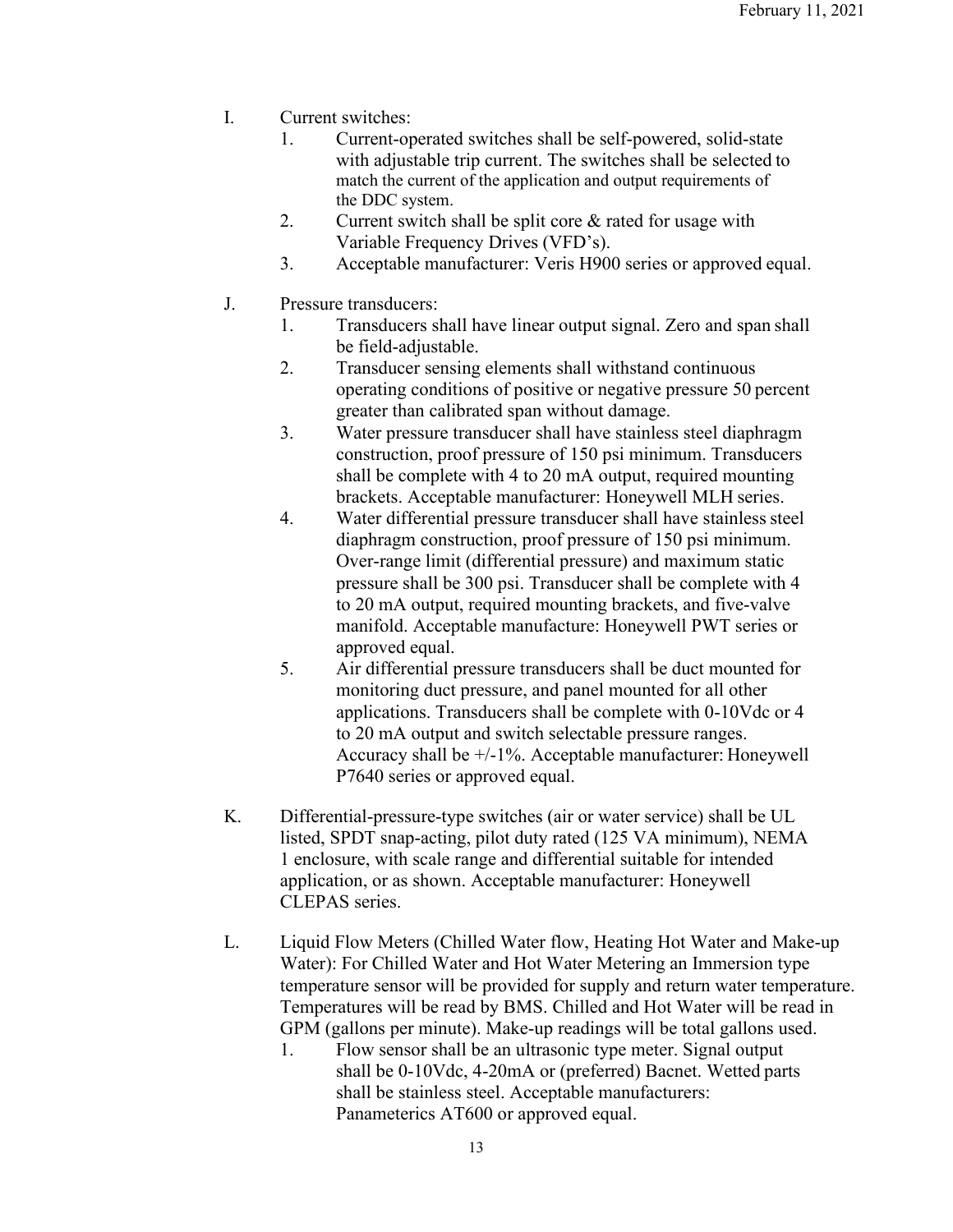- 2. Irrigation, cooling tower make-up and steam boiler make-up water supply shall have a Sewer Allowance Credit (SAC) meter installed. SAC meter must be purchased, inspected and commissioned by KCMO Water Dept.
- M. Steam Flow Meters: (Meter must be able to provide a reading of mass flow in PPH (pounds per hour) and steam pressure in PSI (pounds per Sq.In.).
	- 1. Flow sensor shall have a temperature range of 300F for steam applications. Signal output shall be 0-10Vdc, 4-20mA or (preferred) Bacnet. Steam meter must be capable or measuring flow in pounds per hour and pressure in PSI. Wetted parts shall be stainless steel. Acceptable manufacturers: Rosemount or approved equal.
- N. Natural Gas Flow Meters: Meter must be able to show total gas used in CF (cubic feet) in the BMS.
	- 1. Gas flow sensor shall be an insertion type or inline meter with display, accuracy of  $\pm$ /- 0.5% of full scale. Repeatability of 0.2% and shall be calibrated for the specific pipe size. Signal output shall be 0-10Vdc, 4-20mA or Bacnet. Acceptable manufacturer: Sage SRA series or approved equal.
- O. Airflow measuring stations (electronic):
	- 1. Airflow measuring devices of the vortex shedding type, capable of continuously monitoring the airflow volume of the duct served and electronically transmitting a signal linear to the airflow volume, shall be provided where indicated. Airflow measuring devices shall be of the insertion type, or built into airflow control valves, as required, with the capability of measuring velocity over the full range of 350 to 7000 FPM. Devices shall consist of multiple velocity sensors, supported on insertion probe bars. Tek-Air or approved equal
	- 2. Individual airflow sensors shall be of rugged construction, and shall not require special handling during installation. Sensors shall be mounted on support bars, as required to achieve an equal area traverse. Standard materials shall be aluminum bars with aluminum and ABS sensors. Support bars over one foot in length shall be supported on both ends. Where utilized in corrosive air streams, sensors and support bars shall be manufactured of corrosion resistant CPVC and ABS.
	- 3. Velocity-sensing methods, other than those specified, shall be acceptable provided the basic requirements for linear electronic output, turndown, accuracy, materials of construction, and output signal are met. If differential pressure devices are used, dual differential pressure transmitters, the span of the lower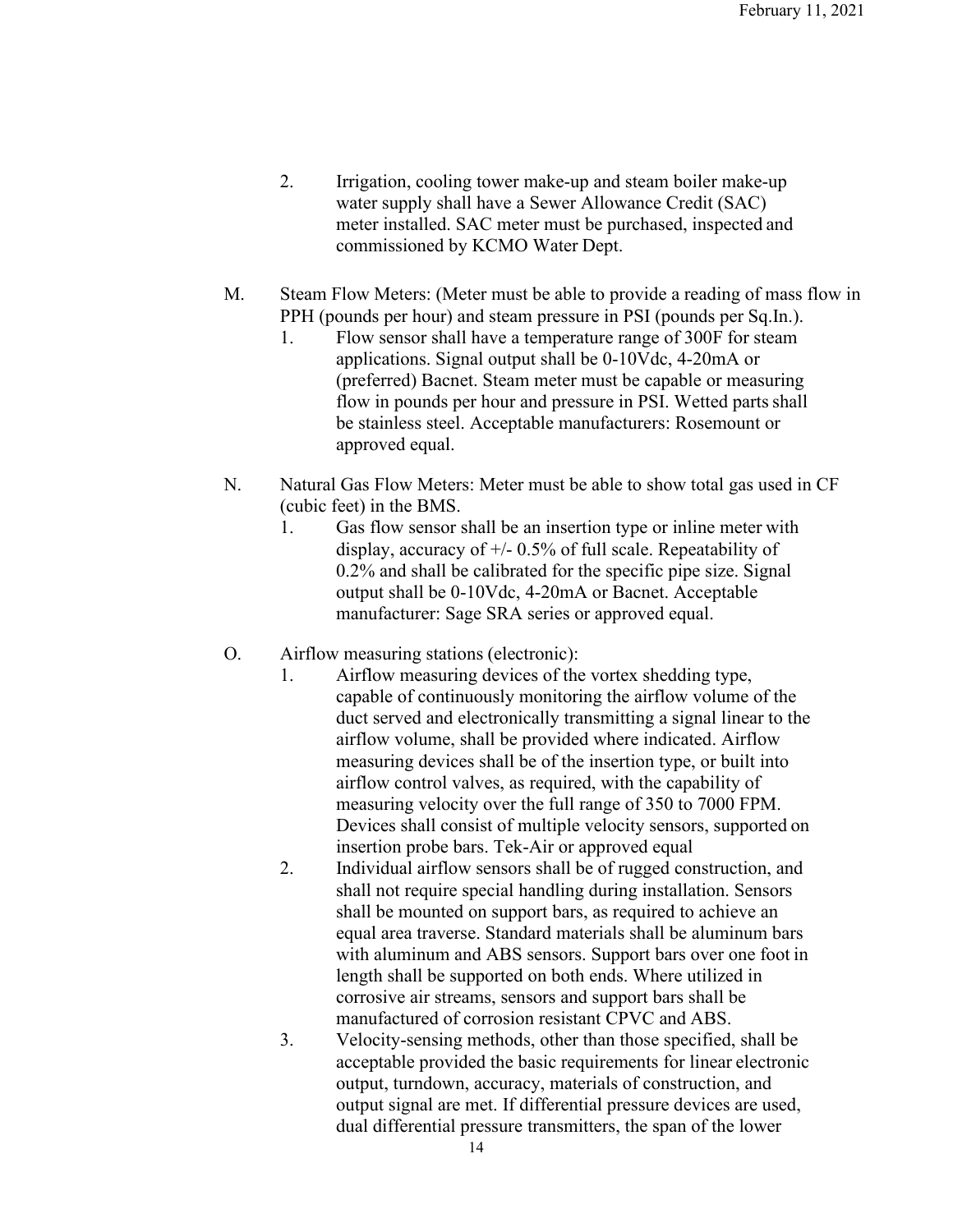transmitter being 1/10 the span of the higher, with an accuracy not less than +/- 0.5 percent, shall be utilized to provide the required turndown.

- 4. Thermal dispersion devices shall use two thermistors to determine the airflow rate and temperature at each sensing point location. Flow station shall output a 0-10Vdc or 4-20mA signal proportional to the flow rate. Acceptable: Honeywell AMD Series or Ebtron.
- 5. Airflow Measuring Stations (pneumatic): For general airflow sensing applications (5% accuracy), provide Honeywell AMS series airflow measuring stations.
- P. CO<sub>2</sub> Carbon dioxide sensors:
	- 1. Sensing of carbon dioxide shall incorporate the NDIR—nondispersive infrared—sensing method. The sensor shall incorporate sampling tubes for duct mounting and have optional LCD readout. Range of sensing shall be 0-2000 PPM, with an accuracy of  $\pm$  75 PPM from 0 to 2000 PPM and  $\pm$  5 percent above 1500 PPM. Annual drift shall be (20PPM nominal) and have a calibration interval of five years recommended. Output shall be 4-20 ma and have an operating temperature range of +32F to +122F and 0 to 95 percent RH, non-condensing. Acceptable manufacturer:
		- a. Wall mount Honeywell C7232A series.
		- b. Duct mount Honeywell C7232B series.
- Q. Electric Utility Meters: Will measure total electric use in the facility.
	- 1. Provide utility-grade (0.2% accuracy) 3-phase meter.
		- a. Voltage monitoring range up to 600Vac RMS
		- b. Current sensing range up to 3200 Amps RMS
		- c. Line frequency 50-60Hz
		- d. Temperature operation range -4F to 122F
		- e. Relative humidity range 0-95% non-condensing
		- f. Advanced 4-line display showing the following: kWh consumption, kW demand (with peak date & time), Power factor per phase
		- g. On-board setup options for IP address, date/time, Modbus/BacNet address
		- h. 0-2Vdc split-core current sensors for safety
		- i. Onboard installation diagnostics (proper current sensor and phase error diagnostics)
		- j. 2 auxiliary load inputs, readable via Modbus/BacNet register points
		- k. Built-in communications protocols BacNet
		- l. Standard NEMA 1 enclosure, NEMA 4X available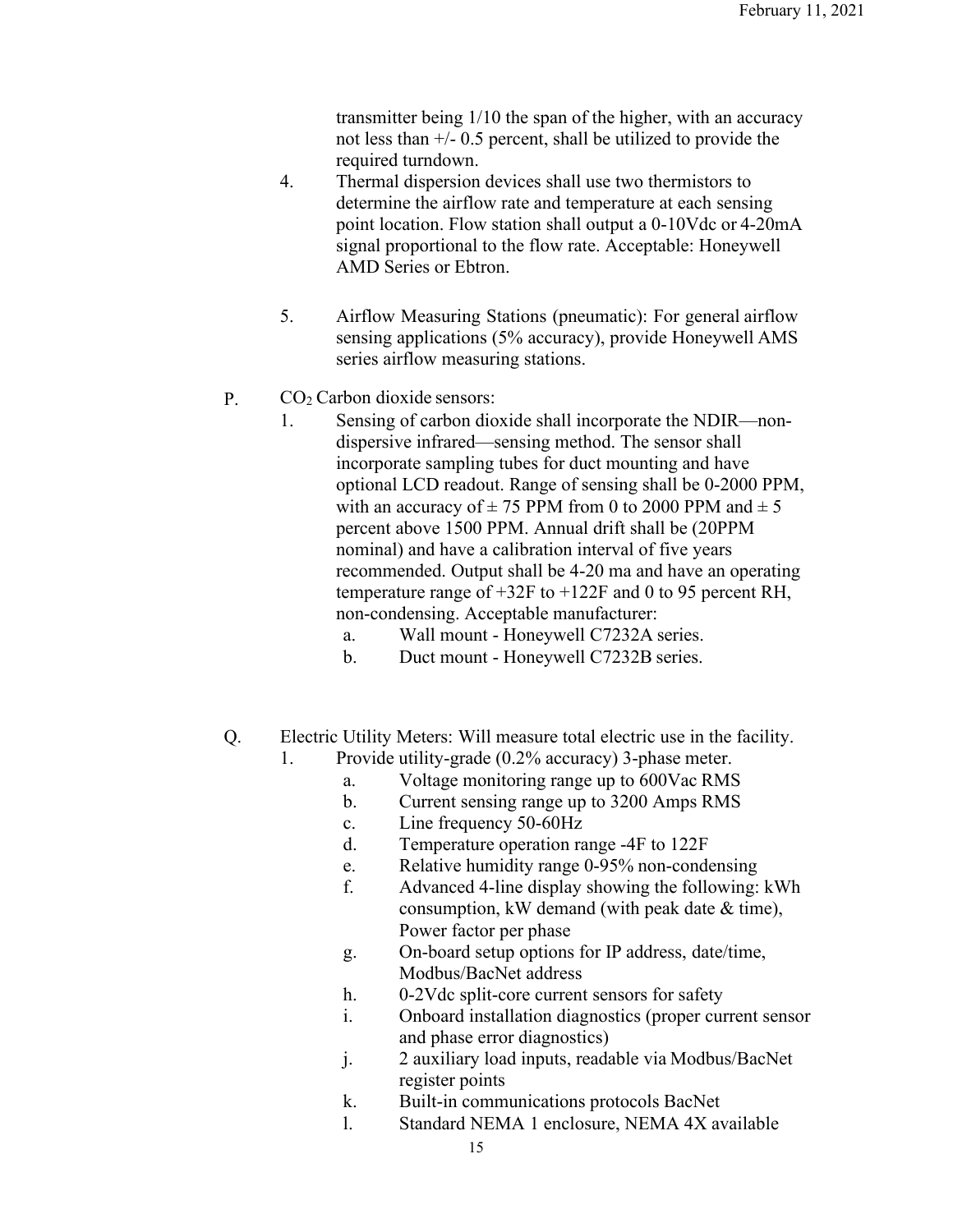- 2. Acceptable manufacturer: Honeywell/Emon Advanced meter or approved other.
- R. Local control panels:
	- 1. All indoor control cabinets shall be fully enclosed NEMA 1 construction with [hinged door], key-lock latch, and removable sub-panels. A single key shall be common to all field panels and sub-panels.
	- 2. Wires shall be color-coded solid conductors neatly installed in plastic troughs and/or tie-wrapped. All wires shall terminate to panel terminal blocks. Terminals for field connections shall be UL Listed for 600 volt service, individually identified per control/interlock drawings, with adequate clearance for field wiring. Control terminations for field connection shall be individually identified per control drawings.
	- 3. Provide on and off power switch with over-current protection for control power sources to each local panel.
	- 4. All control panels shall be built in accordance with UL508A standards and be labeled with separate UL label numbers. Acceptable manufacturer: Honeywell 14506635-002.
- S. Fan and Pump Motor Control:
	- 1. Where applicable motors shall be controlled by a variable frequency drive (VFD). In air handling units that have fan arrays with 4 or more fans, 2 fan motors may be controlled by 1 VFD. Units with 1 to 3 fans shall have 1 VFD for each motor. This rule will apply to supply fans, return fans and relief fans. On pumps, a VFD will not control more than 1 pump.
	- 2. VFD shall have a digital control panel and have an electronic by-pass. VFD shall be equipped with a Manual By-Pass.
	- 3. Acceptable manufacturers: Eaton (Cutler Hammer), Toshiba or an approved equal.

### 1.13 WIRING AND RACEWAYS

- A. General: Provide copper wiring, plenum cable, and raceways as specified in the applicable sections of Division 26.
- B. All insulated wire to be copper conductors, UL labeled for 90C minimum service.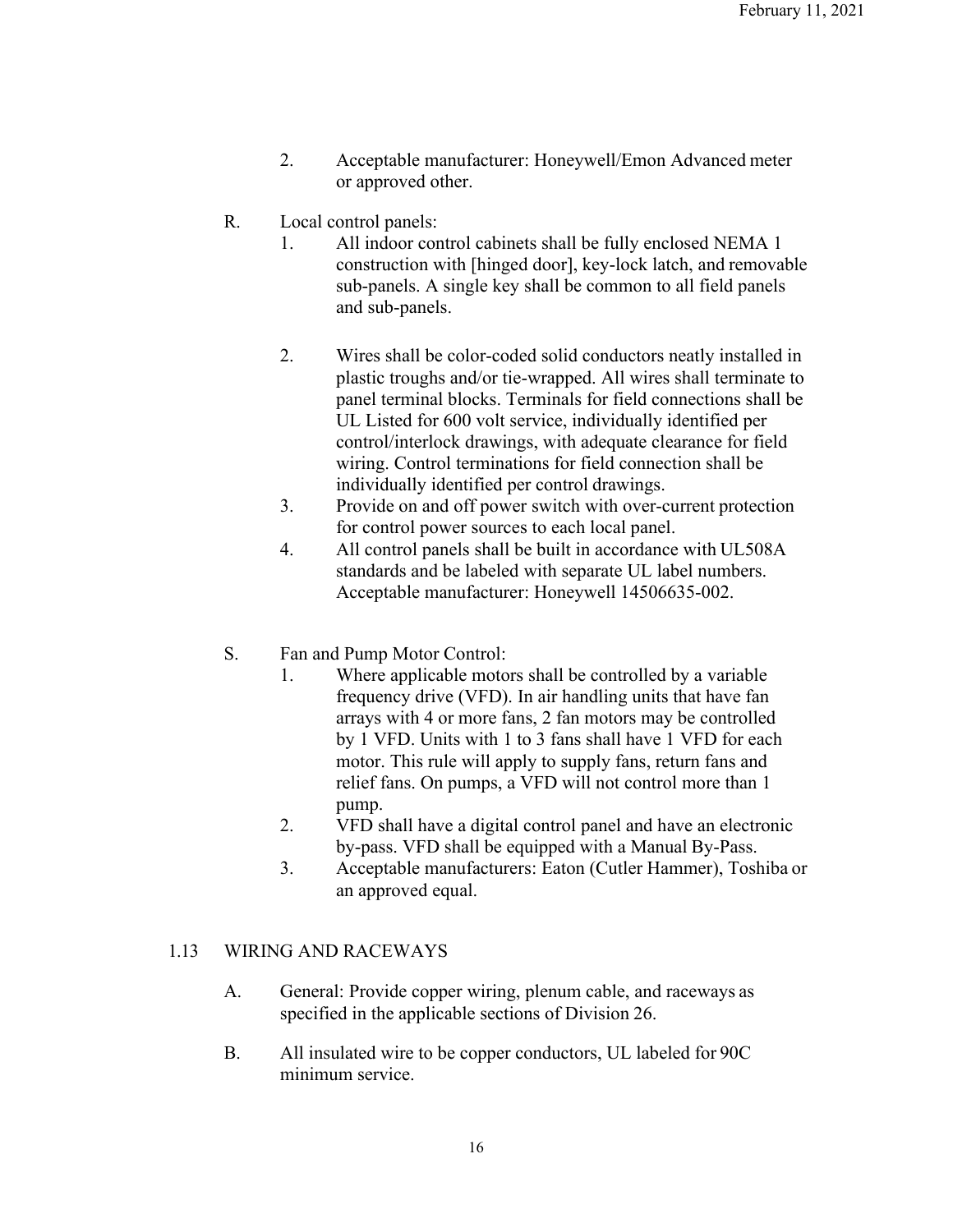# PART 3 EXECUTION

# 1.14 EXAMINATION

- A. The project plans shall be thoroughly examined for control device and equipment locations. Any discrepancies, conflicts, or omissions shall be reported to the Owner for resolution before rough-in work is started.
- B. The Contractor shall inspect the site to verify that equipment may be installed as shown. Any discrepancies, conflicts, or omissions shall be reported to the Owner for resolution before rough-in work is started.
- C. The Contractor shall examine the drawings and specifications for other parts of the work. If head room or space conditions appear inadequate—or if any discrepancies occur between the plans and the Contractor's work, and the plans and the work of others—the Contractor shall report these discrepancies to the Owner.

# 1.15 PROTECTION

- A. The Contractor shall protect all work and material from damage from its work or employees, and shall be liable for all damages thus caused.
- B. The Contractor shall be responsible for its work and equipment until finally inspected, tested, and accepted. The Contractor shall protect any material that is not immediately installed. The Contractor shall close all open ends of work with temporary covers or plugs during storage and construction to prevent entry of foreign objects.

# 1.16 COORDINATION

- A. Site:
	- 1. Where the mechanical work will be installed in close proximity to, or will interfere with, the work of other trades, the Contractor shall assist in working out space conditions to make a satisfactory adjustment. If the Contractor installs its work before coordinating with other trades, so as to cause any interference with the work of other trades, the Contractor shall make the necessary changes in its work to correct the condition without extra charge.
	- 2. Coordinate and schedule work with all other work in the same area, or with work that is dependent upon other work, to facilitate mutual progress.
- B. Submittals: Refer to "Submittals" Article in Part 1 of UMKC Specification for requirements.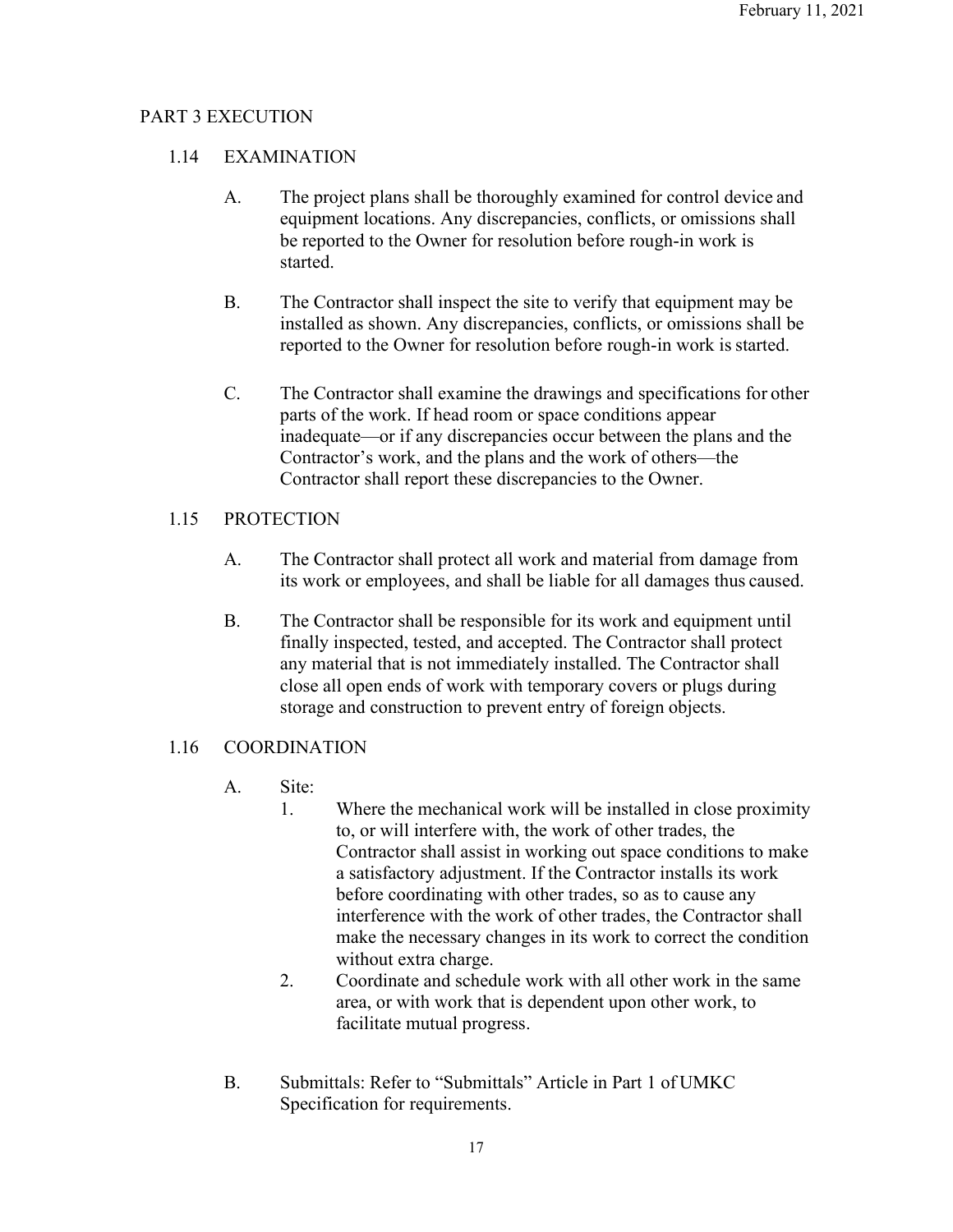- C. Test and balance:
	- 1. The Contractor shall furnish all tools necessary to interface to the control system for test and balance purposes.
	- 2. The Contractor shall provide training in the use of these tools. This training will be for a minimum of **(4) four** hours.
	- 3. In addition, the Contractor shall provide a qualified technician to assist in the test and balance process, until the first (**10)** terminal units are balanced.

## 1.17 GENERAL WORKMANSHIP

- A. Install equipment, piping, and wiring raceway parallel to the building lines (i.e., horizontal, vertical, and parallel to walls) wherever possible.
- B. Provide sufficient slack and flexible connections to allow for vibration of piping and equipment.
- C. Install all equipment in readily accessible locations as defined by Chapter 1, Article 100, Part-A of the National Electric Code (NEC).
- D. Verify integrity of all wiring to ensure continuity and freedom from shorts and grounds.
- E. All equipment, installation, and wiring shall comply with acceptable industry specifications and standards for performance, reliability, and compatibility, and executed in strict adherence to local codes and standard practices.

### 1.18 FIELD QUALITY CONTROL

- A. All work, materials, and equipment shall comply with the rules and regulations of applicable local, state, and federal codes and ordinances as identified in Part 1 of this Specification.
- B. Contractor shall continually monitor the field installation for code compliance and quality workmanship.
- C. Contractor shall have work inspected by local or state authorities having jurisdiction over the work.
- D. After all testing is completed the critical data points (as defined by UMKC) shall be setup to trend for a minimum period of **3 months**.

### 1.19 WIRING

A. All control and interlock wiring shall comply with national electrical codes and Division 26 of this specification. Where the requirements of this section differ with those in Division 26, the requirements of this section shall take precedence.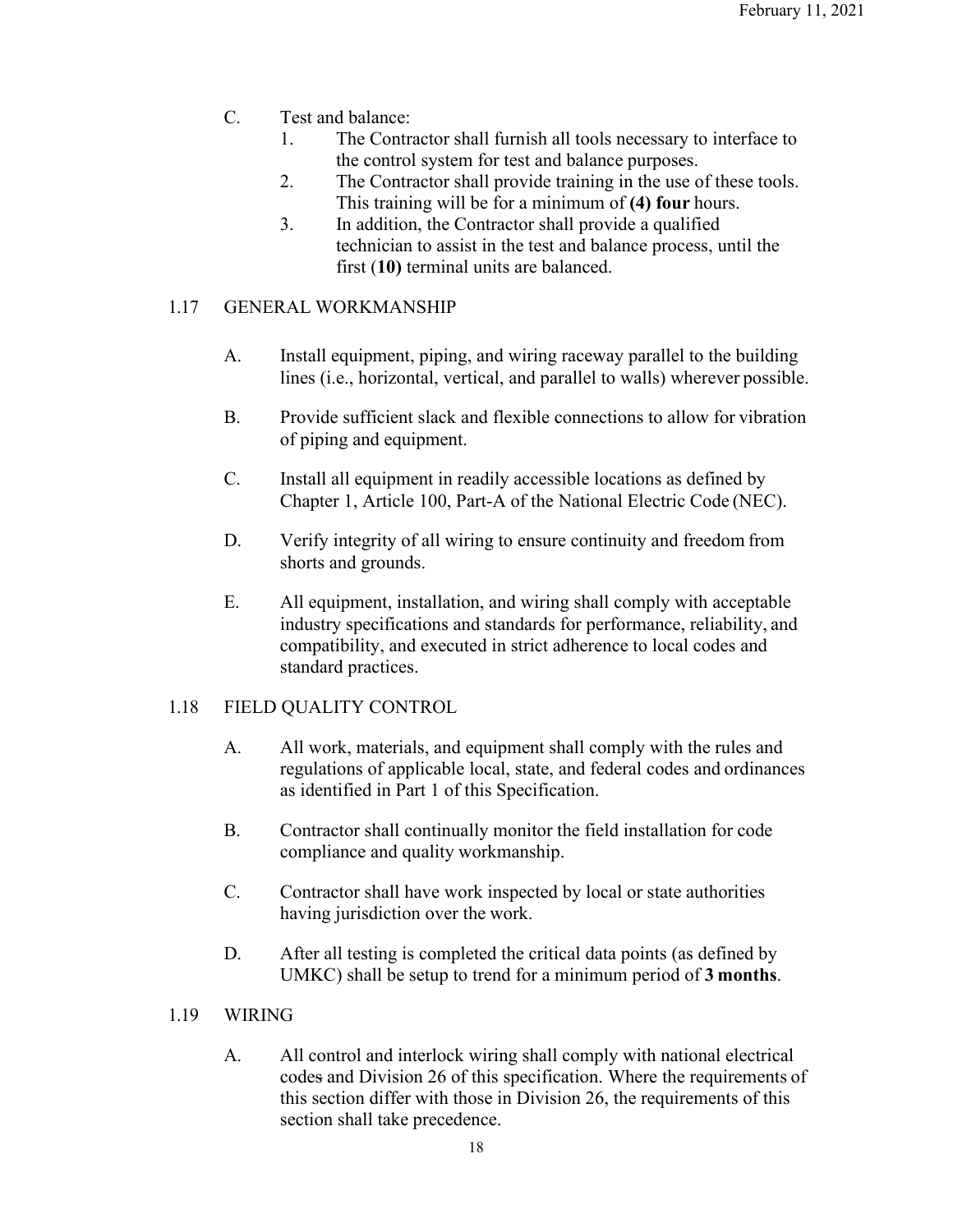- B. All NEC Class 1 (line voltage) wiring shall be UL Listed in approved raceway per NEC and Division 26 requirements.
- C. All low-voltage wiring shall meet NEC Class 2 requirements.(Lowvoltage power circuits shall be sub-fused when required to meet the Class 2 current limit.)
- D. For new construction, all wiring, including mechanical rooms, accessible spaces above ceilings, exposed or concealed areas, shall be installed in raceway. Open plenum cable is not acceptable. Raceway shall consist of EMT for wiring runs. Flex conduit may be used for termination at field devices (maximum of 6').
- E. For retrofit construction, see Detail-1 below for wiring methods. Flex conduit may be used for termination at field devices (maximum of 6').
- F. Do not install Class 2 wiring in raceway containing Class 1 wiring. Boxes and panels containing high-voltage wiring and equipment may not be used for low-voltage wiring except for the purpose of interfacing the two (e.g., relays and transformers).
- G. Do not install wiring in raceway containing tubing.
- H. All wire-to-device connections is to be at a terminal block or terminal strip. All wire-to-wire connections is to be at a terminal block or wire nut at junction box.
- I. All wiring within enclosures shall be neatly bundled and anchored to permit access and prevent restriction to devices and terminals.
- J. All wiring is to be installed as continuous lengths, with no splices permitted between termination points.
- K. Install plenum wiring in sleeves where it passes through walls and floors. Maintain fire rating at all penetrations.
- L. Control and status relays are to be located in designated enclosures only. These enclosures include packaged equipment control panel enclosures, unless they also contain Class 1 starters.
- M. Install insulated bushings on all raceway ends and openings to enclosures. Seal top end of all vertical raceways.
- N. The contractor shall terminate all control and interlock wiring, and shall maintain updated wiring diagrams with terminations identified at the job site.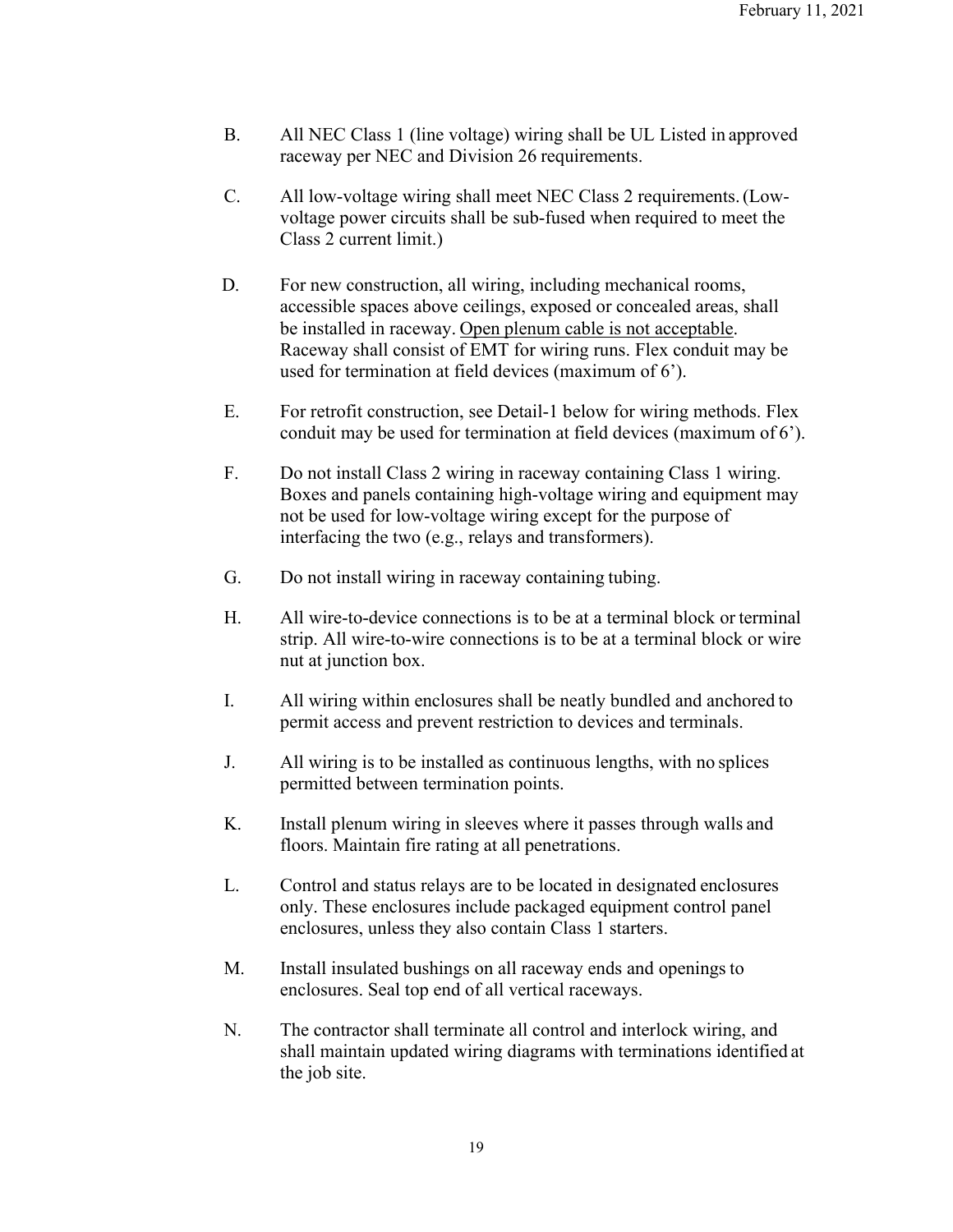# DETAIL-1:



### 1.20 INSTALLATION OF SENSORS

## A. Install sensors in accordance with the manufacturer's recommendations.

- 1. Sensor locations are to be noted on graphics (ie. Duct pressure sensors, CO2 sensors, building pressure sensors, etc.).
- 2. Mount sensors rigidly and adequately for the environment within which the sensor operates.

#### 1.21 CONTROL SYSTEM CHECKOUT AND TESTING

- A. Startup testing: All testing listed in this Article shall be performed by the Contractor and shall make up part of the necessary verification of an operating control system. This testing shall be completed before the Owner's representative is notified of the system demonstration.
	- 1. The Contractor shall furnish all labor and test apparatus required to calibrate and prepare for service all instruments, controls, and accessory equipment furnished under this Specification.
	- 2. Verify that all control wiring is properly connected and free of all shorts and ground faults. Verify that terminations are tight.